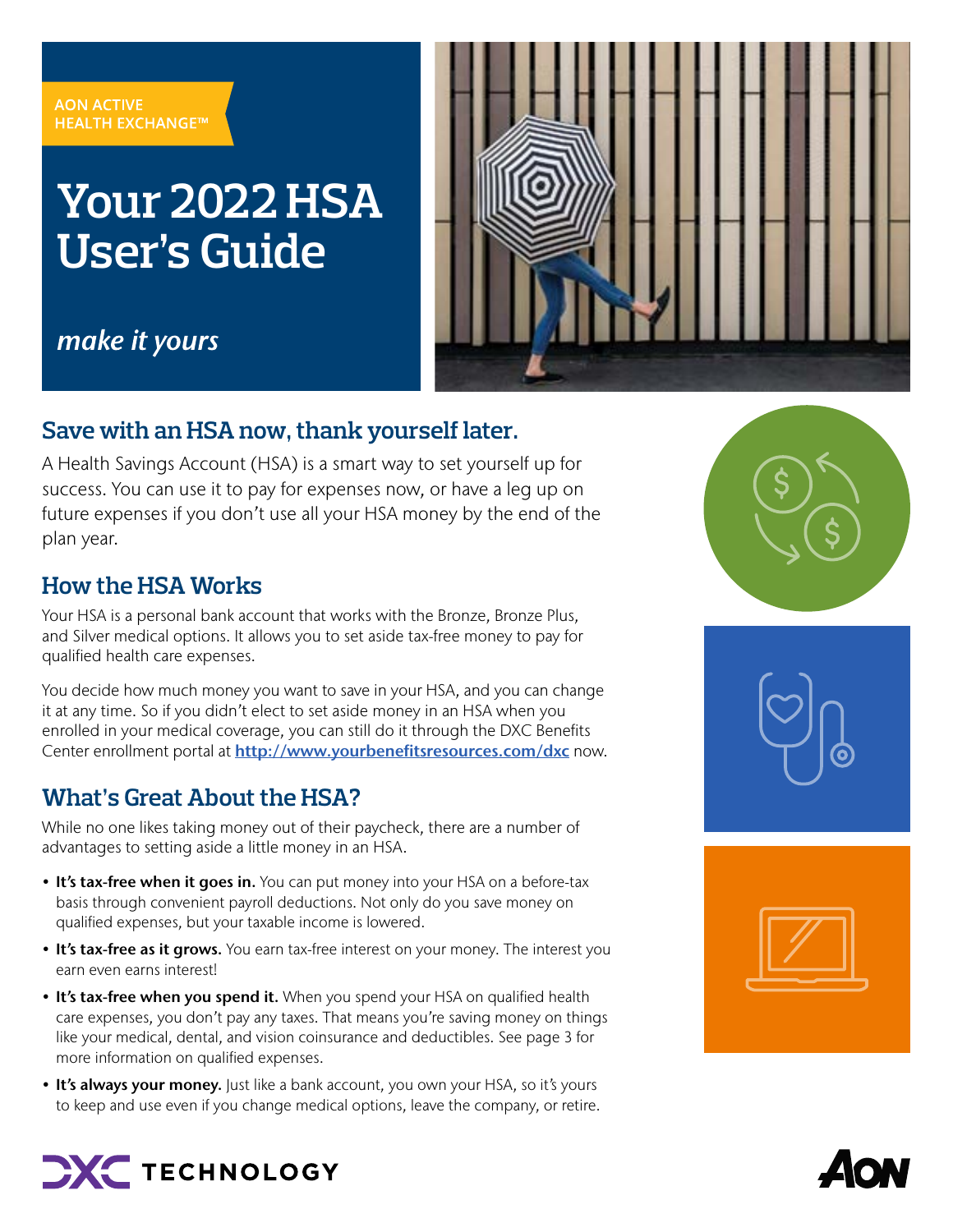### **Attention First Timers!**

Is this your first time enrolling in an HSA? When you enrolled and elected to contribute money to an HSA, your information was sent to the HSA administrator to begin setting up your account. Make sure to also:

### Get Your Debit Card

Once your account is open, you'll receive a welcome letter and HSA debit card in the mail. The debit card gives you instant access to your HSA dollars once you follow the instructions to activate it.

If you don't receive your HSA debit card by January 1, call 1.877.627.4015 to request one be mailed to you.

### Manage Your HSA Throughout the Year

You're in complete control of your HSA—you decide how and when to use it. Log on to the DXC Benefits Center enrollment portal at [http://www.yourbenefitsresources.com/dxc](https://leplb0490.upoint.alight.com/web/csc/login?forkPage=false) to track your HSA balance, use tools, view claims, request additional cards, and more.

### Growing Your HSA

You can use your HSA to get a head start on saving for future health care expenses. In fact, you can grow your HSA into a 401(k)-like nest egg for health care. Here are three ways:

### Your contributions

For 2022, you can save up to \$3,650\* if you're covering just yourself, or \$7,300\* if you're covering yourself and family. Any contributions either you or DXC make to your HSA will count toward this limit, so be sure to take this into account when calculating your contribution. Most people take advantage of saving on a before-tax basis, but you can also set aside money after taxes.

If you're age 55 or older (or will turn age 55 during the plan year), you can also make additional before-tax "catch-up" contributions to your HSA up to \$1,000\*.

#### Interest

2

Your account earns tax-free interest. Over time, the interest you earn even earns interest!

#### Investment earnings

You can invest your HSA balance once it reaches \$1,000. This is a great way to put your money to work for you and an opportunity to grow your HSA more quickly\*\*. For more information on your investment options, log on to the DXC Benefits Center enrollment portal at [http://www.yourbenefitsresources.com/dxc](https://leplb0490.upoint.alight.com/web/csc/login?forkPage=false#/rout) or call 1.877.627.4015.

Note: You will not be able to use your invested HSA balance for qualified expenses.

\*Limits subject to midyear changes per IRS regulations. For more information, go to [www.irs.gov](https://www.irs.gov). \*\*By transferring funds into an HSA investment account, you can potentially benefit from capital appreciation in the value of fund holdings. However, you will also be exposed to a number of risks, including the loss of principal, and you should always read the prospectuses for the funds you intend on purchasing to familiarize yourself with these risks.



#### The HSA Administration Will Be Changing in 2022

The HSA administration will be changing to Alight Smart-Choice Accounts on January 1. If you re-enroll in an HSA for 2022, you will receive additional communications and a new card before January 1.

Because of this transition, you will not have online access to your 2021 HSA account between January 1 and January 14, 2022.



### Already Have an HSA?

If you currently have money in an HSA, you can still use it to pay for qualified health care expenses.

If you have another HSA with an account balance, you can transfer unspent money into your DXC HSA so you don't have to manage two separate accounts. During the plan year, you can find a "transfers form" and directions through the DXC Benefits Center enrollment portal at **[http://www.](http://www.yourbenefitsresources.com/dxc)** 

#### [yourbenefitsresources.com/](http://www.yourbenefitsresources.com/dxc)

[dxc](http://www.yourbenefitsresources.com/dxc). There are no tax penalties for transferring money from one HSA to another.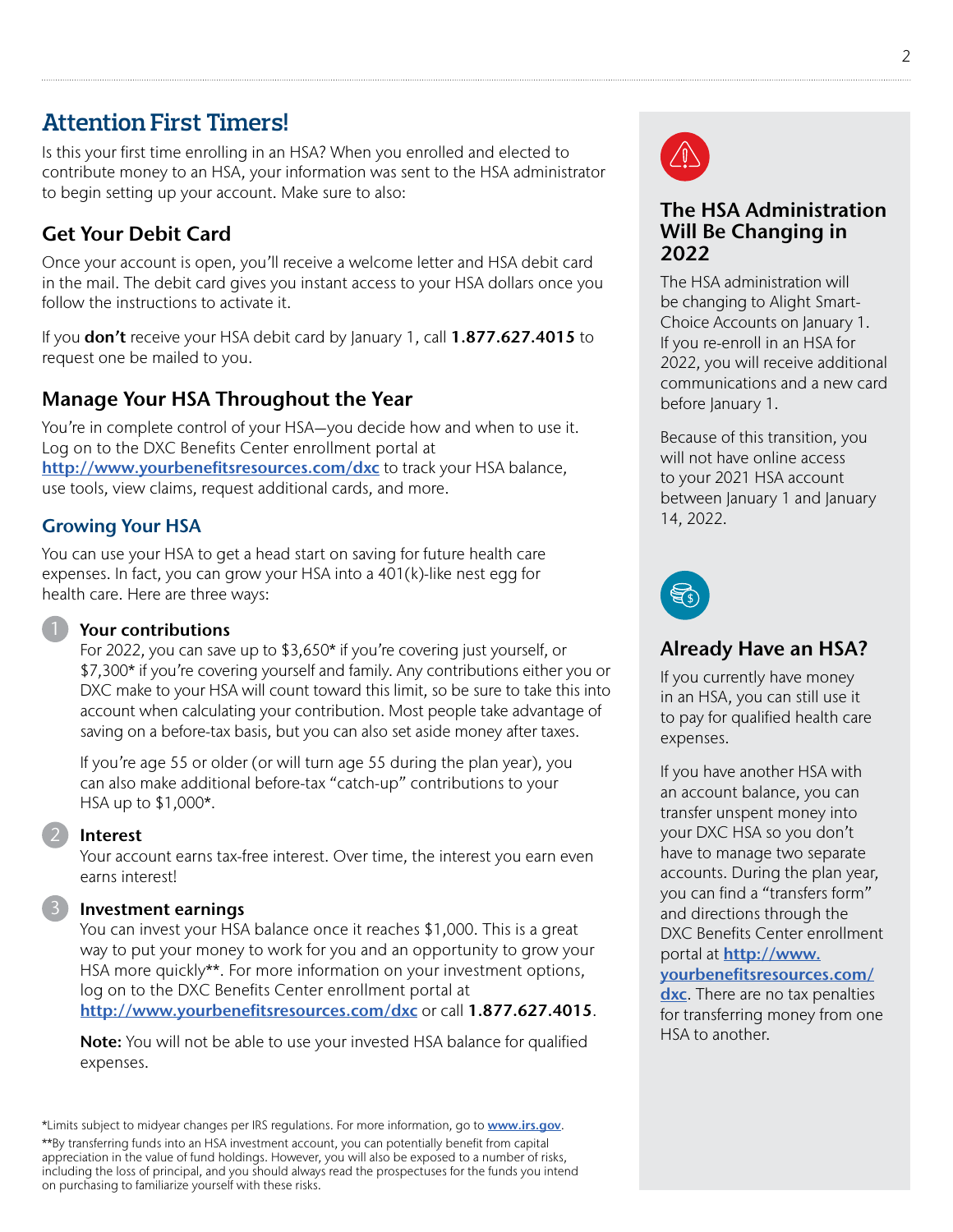#### Spending Your HSA

When it's time for you to pay for care or prescription drugs, there are three ways to use your HSA to pay:

#### Use your HSA debit card

Just use it when you're ready to pay for qualified medical expenses, and the funds will be taken directly from your account. Make sure you only use the card on qualified expenses, and that you have enough money in your HSA to cover them. Log on to the DXC Benefits Center enrollment portal at [http://www.yourbenefitsresources.com/dxc](https://leplb0490.upoint.alight.com/web/csc/login?forkPage=false) to check your balance beforehand.

#### Pay out of pocket

If you prefer, you can pay for your qualified expenses up front and pay yourself back through your HSA later. To get started, just log on to the DXC Benefits Center enrollment portal at [http://www.yourbenefitsresources.com/dxc](https://leplb0490.upoint.alight.com/web/csc/login?forkPage=false) or contact your HSA administrator. You'll be able to transfer money from your HSA to your regular bank account.

#### Set up direct payments to your providers

Another option is to have your HSA administrator make direct payments to your provider from your HSA. Log on to the DXC Benefits Center enrollment portal at [http://www.yourbenefitsresources.com/dxc](https://leplb0490.upoint.alight.com/web/csc/login?forkPage=false) to set up direct payment.

#### Do You Have a Health FSA

In general, you can't contribute to an HSA if you use a Health Flexible Spending Account (FSA) for medical expenses. If you have an HSA and a Health FSA:

- In order to enroll in and contribute to an HSA, your Health FSA must be "limited purpose" and can only be used to pay for qualified dental and vision expenses. However, once you meet the medical deductible, then it can be used toward qualified medical expenses as well.
- Your HSA can be used for qualified medical, dental, and vision expenses.



### Keep Receipts

Always remember to save your receipts when you make payments from your HSA, in case you need to prove to the IRS how you spent your HSA funds.



### Qualified Expenses

Find a complete list of qualified expenses at **[www.irs.gov/](https://www.irs.gov/publications/p502)** [publications/p502](https://www.irs.gov/publications/p502). Keep in mind, if you use money from your HSA to pay for nonqualified expenses—such as child care, cosmetic surgery, health club fees, teeth whitening products, or vitamins—you'll pay taxes on that money and pay an additional 20% penalty tax if you're under age 65.